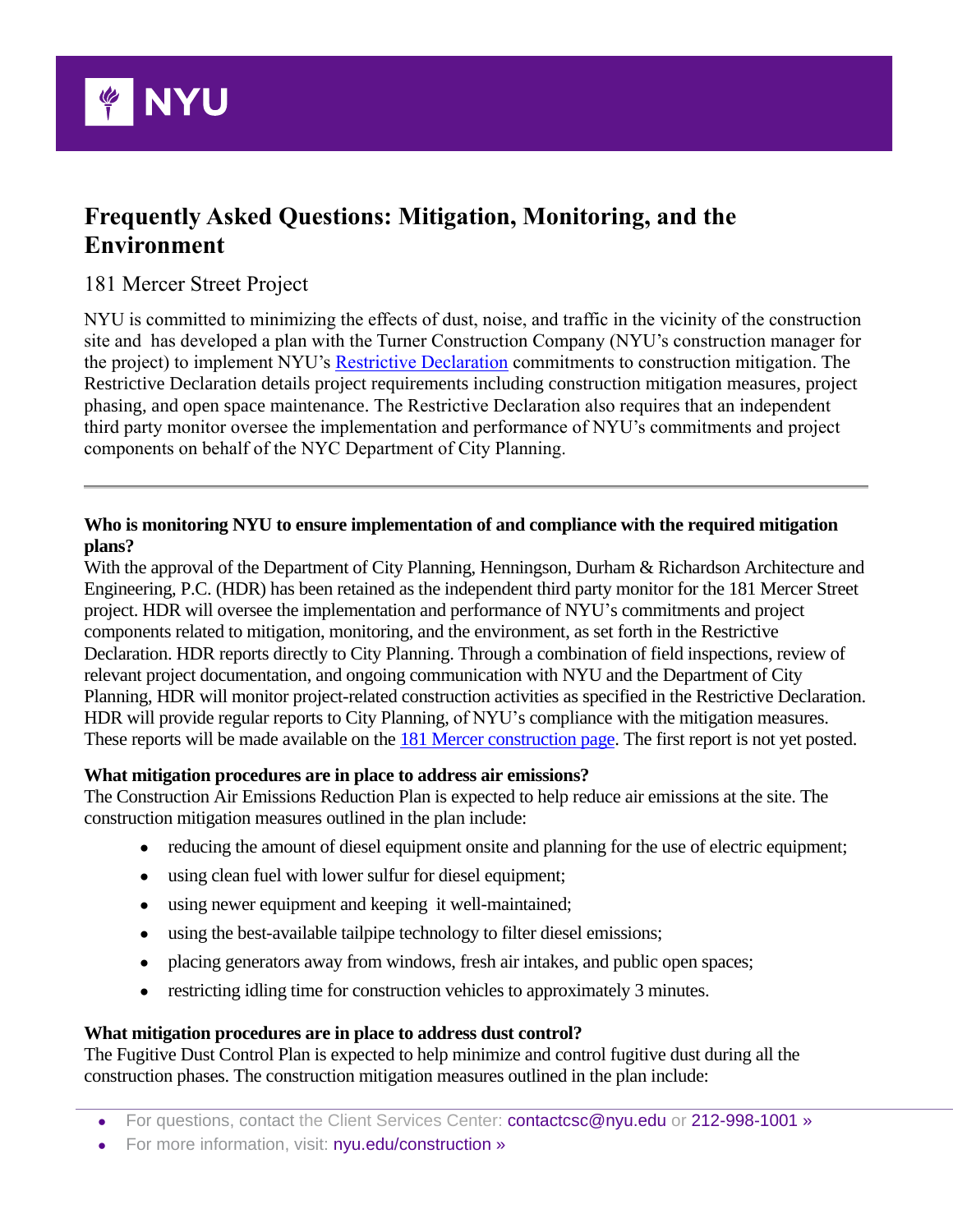

- washing, covering, wetting, and spraying mist on trucks and construction equipment throughout the day to suppress demolition dust;
- using wheel washing stations and hosing vehicles prior to leaving the site;
- using vacuums and extraction fans in enclosed spaces;
- enclosing the bottom end of any chutes used during demolition to help ensure dust is not released.

## **What mitigation procedures are in place to address construction noise?**

Building contractors are required to have a Noise Reduction Plan as part of their scope of work. The construction mitigation measures outlined in the plan include:

- installing permanent and portable noise barriers, including the sound-attenuating fence;
- configuring the site to minimize noise from back up alarms, loud equipment, and activity in noise sensitive locations;
- using electric equipment and mufflers on equipment;
- complying with the City's Noise Control Code.

#### **What mitigation procedures are in place to address vibration monitoring of historic resources?** The Construction Protection Plan will put in place a vibration monitoring program for historic resources within a 90-foot radius of the project site, including Silver Towers II (a landmark building) and six buildings within the Noho Historic District. The measuring methods can include vibration monitoring, crack monitoring, optical survey monitoring, and/or visual surveys, each of which have a different threshold that indicates an excess of vibration. If an excess of vibration is detected, the construction team will be notified and will determine how to address the issue.

#### **What mitigation procedures are in place to address dewatering?**

The demolition of the Coles building does not require or involve dewatering. A dewatering plan is being developed for future phases of work.

#### **What mitigation procedures are in place to address pest management?**

A Construction Pest Management Plan, developed by a licensed pest control firm, will be implemented to control pests at the site during each construction phase. The construction mitigation measures outlined in the initial phase of the plan include:

- removing shrubs that attract and house pests;
- installing rat bait stations and/or traps at the 181 Mercer construction site;
- keeping the construction site clean with lidded trash cans and regular garbage collection;
- pumping standing water before water becomes septic.

#### **What mitigation procedures are in place to address hazardous materials?**

In the event of any hazardous materials, NYU follows strict protocols to safely remove materials. Given the age of Coles, NYU expects to encounter some asbestos-containing materials. Learn more about how NYU handles [asbestos abatement.](http://www.nyu.edu/community/nyu-in-nyc/construction/frequently-asked-questions.html) A Remedial Action Plan and a Construction Health and Safety Plan are being

- For questions, contact the Client Services Center: contactcsc@nyu.edu or 212-998-1001
- For more information, visit: nyu.edu/construction »